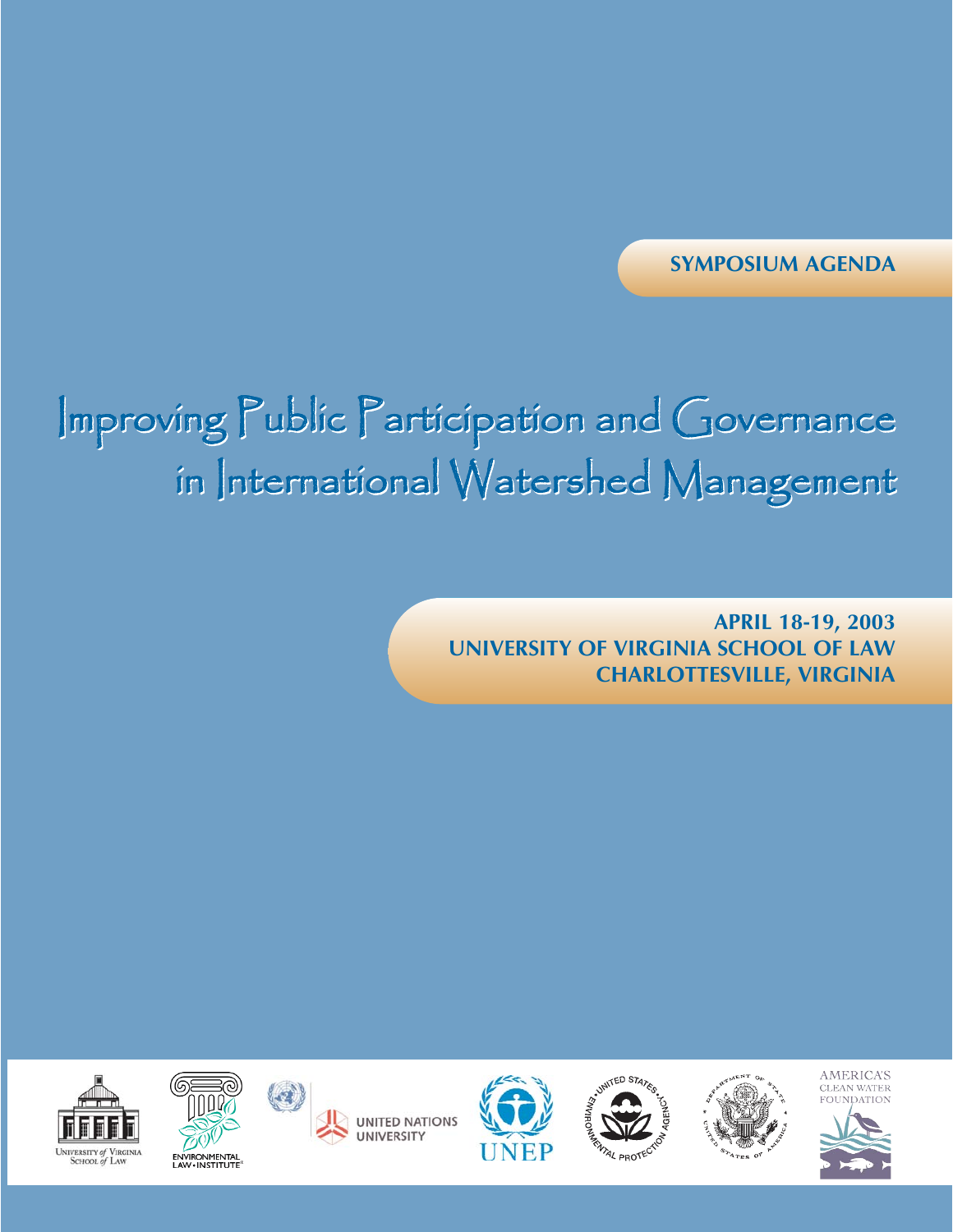# Improving Public Participation and Governance in International Watershed Management

**C** lean water is essential to human survival, yet it is increasingly scarce. Despite pressures on this crue<br>resource, people often have little or no opportun<br>participate in watershed decisions that affect them, partic increasingly scarce. Despite pressures on this crucial resource, people often have little or no opportunity to participate in watershed decisions that affect them, particularly when they live along international watercourses. The United Nations recently identified the rising demand for water as one of four major factors that will threaten human and ecological health for at least a generation. Over the coming decade, governments throughout the world will struggle to manage water in ways that are efficient, equitable, and environmentally sound. Whether these efforts succeed may turn, in large part, on providing the public with a voice in watershed management decisions that directly affect them. Public involvement holds the promise of improving the management of international watercourses and reducing the potential for conflict over water issues.

The SYMPOSIUM ON IMPROVING PUBLIC PARTICIPATION AND GOVERNANCE IN INTERNATIONAL WATERSHED MANAGEMENT

will bring together water managers, international lawyers, government officials, and other experts from around the world to exchange experiences in promoting effective public participation in the management of international watercourses. The discussions will highlight successful mechanisms for ensuring that people have access to information about watercourses and factors that could impact them; that people who may be affected have the opportunity to participate in decisions regarding the watercourse; and that people can seek redress when they are affected by activities in an international watercourse.

This symposium will seek to identify successful mechanisms, approaches, and practices for promoting public involvement in international watershed management. It will draw upon experiences in various international watercourses, as well as some relevant sub-national watercourses. Participants will consider existing and emerging tools that can improve governance and public involvement. Finally, this symposium will examine conditions that facilitate or hinder public involvement, as well as contextual factors that may limit transference of experiences from one watershed to another.

Seven institutions are convening this symposium, with support from the Carnegie Corporation:

The United Nations University is an organ of the United Nations established in 1972 to be an international community of scholars engaged in research, advanced training, and the dissemination of knowledge related to the pressing global

problems of human survival, development, and welfare, with activities focusing mainly on the areas of peace and governance, environment and sustainable development, and science and technology.

For more than three decades, the Environmental Law Institute (ELI) has advanced environmental protection through research, publishing, and training designed to improve law, policy, and management in the United States and internationally.

America's Clean Water Foundation (ACWF) is a not-for-profit organization dedicated to promoting personal and community stewardship of our nation's water resources and fostering a better understanding of methods for achieving clean and safe water through outreach, education, and demonstration projects.

#### The United Nations Environment Programme (UNEP)

encourages sustainable development through sound environmental practices and activities across a wide range of issues, from the protection of atmosphere and terrestrial ecosystems, to the promotion of environmental science and information, to the development of an early warning and emergency response capacity to deal with environmental disasters and emergencies.

The U.S. Department of State helps formulate, represent, and implement the President's foreign policy and the United States diplomatic efforts in 180 countries by coordinating and supporting international activities of other U.S. agencies, and conducting negotiations and concluding agreements and treaties on issues ranging from trade to nuclear weapons.

Founded by Thomas Jefferson in 1826, the University of Virginia School of Law is world-renowned for educating lawyers to the highest standard of professional excellence and instilling in them a commitment to leadership, integrity, and public service.

For 30 years, the U.S. Environmental Protection Agency has worked to protect human health and to safeguard the natural environment upon which life depends by providing leadership in the nation's environmental science, research, education, and assessment efforts and working closely with other federal agencies, state and local governments, and Indian tribes to develop and enforce regulations under existing environmental laws.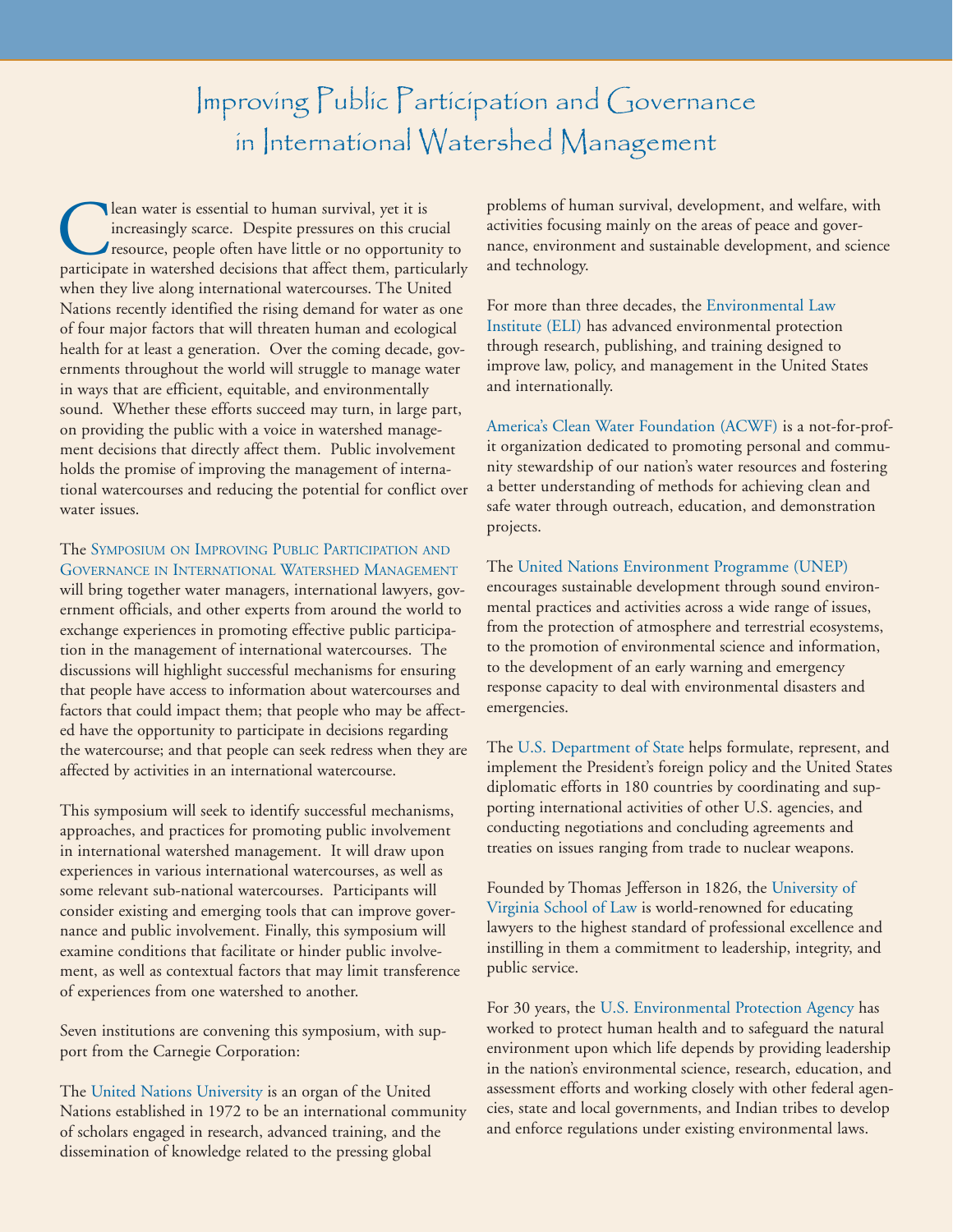# **FRIDAY, APRIL 18**

#### **7:30 A.M. – 8:30 A.M. Registration and Continental Breakfast**

# **8:30 A.M. – 8:45 A.M.**

#### **Welcome and Overview**

Jon Cannon, *University of Virginia School of Law* Carl Bruch, *Environmental Law Institute* Libor Jansky, *United Nations University*

#### **8:45 A.M. – 9:00 A.M.**

**Keynote Address:** Patrick Kahangire, *Directorate of Water Development, Ministry for Water, Land, and Environment, Uganda* 

#### **9:00 A.M. – 10:30 A.M.**

#### **The Role of Public Participation in Decisionmaking: Essential or Dispensable in Watershed Management?**

This panel will discuss the theoretical and practical merits of public involvement in watershed management at the local, national, and international levels. What is "public participation"? How does it relate to the procedures and authorities of institutions such as legislatures or administrative agencies? Will transparency and inclusion improve the decisions made by these institutions? Should these institutions share decisionmaking responsibility with NGOs or stakeholder groups? What are the possibilities and limits of collaborative decisionmaking involving stakeholders?

# **Moderator:** Jon Cannon, *University of Virginia School of Law* **Presenters:**

Asit Biswas, *Third World Center for Water Management*, "Public Participation in the Management of Large Watersheds: Some Unanswered Issues"

Bradley Karkkainen, *Columbia Law School*, "Transboundary Ecosystem Governance: Beyond Sovereignty?"

David Getches, *University of Colorado Law School*, "The Efficiency of Experts vs. the Chaos of Public Participation"

**10:30 A.M. – 10:45 A.M. Break**

#### **10:45 A.M. – 12:45 P.M.**

#### **Specific Tools for Facilitating Access to Information and Public Participation in International Watercourse Management**

This panel will examine some of the mechanisms for making watershed information available to the public, ensuring that members of the public have the opportunity to participate in decisions, and offering avenues for the public to seek independent redress.

**Moderator:** Mikiyasu Nakayama, *Tokyo University of Agriculture and Technology/United Nations University* **Presenters:**

Carl Bruch, *Environmental Law Institute,* "Internet-Based Tools for Disseminating Information and Promoting Public Participation"

Kazimierz A. Salewicz, *Consultant*, "Capabilities and Limitations of Decision Support Systems (DSS) in Facilitating Access to Information"

Geoffrey Garver, *North American Commission for Environmental Cooperation*, "A North American Toolbox for Public Involvement in International Watershed Issues"

Roy A. Hoagland, *Chesapeake Bay Foundation*, "Public Participation in a Multijurisdictional Resource Recovery: Lessons from the Chesapeake Bay Program"

George Sikoyo, *African Centre for Technology Studies*, "Public Participation in the Development of Guidelines for Regional Environmental Impact Assessment of Transboundary Aquatic Ecosystems of East Africa"

#### **12:45 P.M. – 2:30 PM**

#### **Luncheon**

- **Introduction to the Keynote Speaker:** Libor Jansky, *United Nations University*
- **Keynote Speaker:** Judith Ayres, *U.S. Environmental Protection Agency*

#### **2:30 P.M. – 4:00 P.M.**

#### **Public Involvement in International Financial Institutions**

International financial institutions frequently finance projects, including large-scale hydropower projects, that affect transboundary watercourses around the world. Over the past decade, many of these institutions have developed and implemented policies and mechanisms to ensure public access to information, public participation in proposed projects (through environmental impact assessment) and policies (through the World Commission on Dams), and access to quasi-judicial redress (such as the World Bank Inspection Panel). This panel will examine experiences in promoting public involvement in various international institutions.

# **Moderator:** John Setear, *University of Virginia School of Law*  **Presenters:**

Charles DiLeva, *Legal Department,World Bank*, "Access to Information, Public Involvement, and Conflict Resolution at the World Bank"

Aboubacar Fall, *African Development Bank,* "Water Resources Management and Public Participation: The Experience of the African Development Bank"

Pablo Gonzalez, *Organization of American States*, "Multistakeholder Involvement and IWRM in Transboundary River Basins: GEF/UNEP/OAS Experiences with the Strategic Action Program for the San Juan River Basin, Costa Rica and Nicaragua"

Brennan Van Dyke, *United Nations Environment Programme*, "Public Participation Successes and Challenges of the World Commission on Dams and Follow-up"

#### **4:00 P.M. – 4:30 P.M. Break**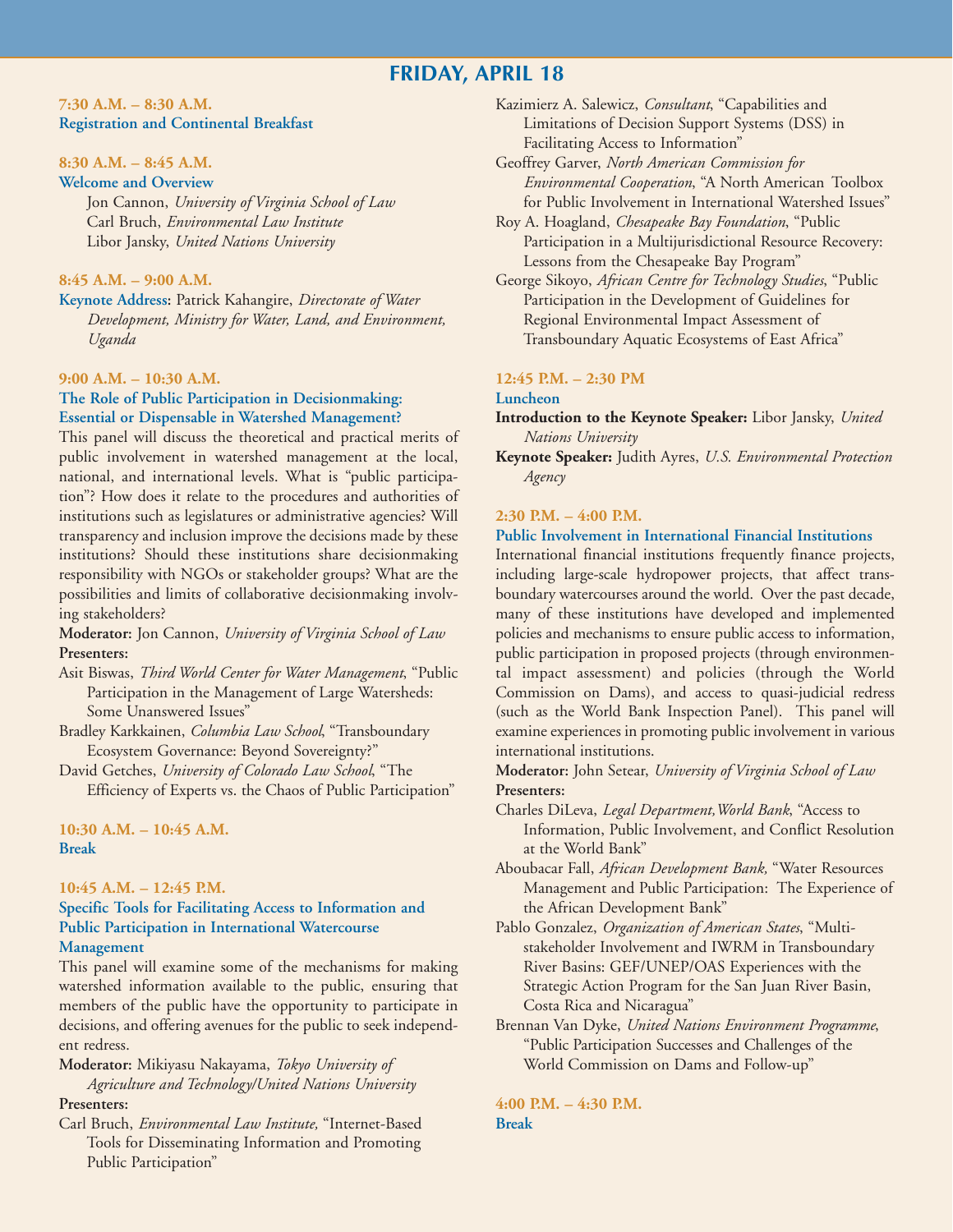# **TECHNICAL SESSION TOOLS FOR A VIRTUAL COMMUNITY 4:30 – 6:00 P.M.**

Increasingly, the internet presents opportunities to disseminate information on the status of transboundary sheds and projects that could affect them, as well as providing an avenue to solicit public input regarding sions ncreasingly, the internet presents opportunities to disseminate information on the status of transboundary watersheds and projects that could affect them, as well as providing an avenue to solicit public input regarding decisions on projects and broader policies. Technological aspects of information gathering, processing, and disseminaresource management, development planning, and environmental protection could not take place without technical and methodological advances in information technology. Accordingly, information technology, and the internet in particular, are becoming standard tools for professionals, scientists, advocates, and decisionmakers in their daily activities.

Dramatic progress has been made in improving water management through use of equally dramatic developments in information technology. This technical session will highlight a variety of web pages, decision support tools, and other innovative internet-based approaches for fostering public involvement in the management of various transboundary watercourses. Participants will be able to explore a range of existing and emerging tools through "islands" at which participants will be guided through different tools.

The technical session will build upon discussions at the symposium and provide some specific, concrete tools and methodologies that can

- facilitate public access to information about the status of international watercoures and factors that could affect them;
- provide innovative avenues for members of the public to participate in decisions that could affect international watercourses;
- improve decisions through decision support tools available to decisionmakers, advocates, and the public; and
- offer opportunities for members of the public to appeal to courts and fact-finding bodies to ensure adherence to rules governing the watercourse.

#### **Presenters in this session include:**

Gerald Cunningham, *UNEP/INFOTERRA*, "UNEP.NET Information Services for Watershed Management" John Labadie, *Colorado State University*, "Application of MODSIM to Endangered Species Flow Augmentation Analysis in the Snake River Basin"

Daniel P. Loucks, *Cornell University*, "Using Data-Driven DSSs to Help Stakeholders Reach Shared Visions" Tim Magee, *University of Colorado at Boulder*, "Managing Reservoirs with RiverWare at TVA and USBR"

Christine Manninen, *Great Lakes Commission*, "Tools for Connecting a Binational Watershed: The Great Lakes Information Network (GLIN)"

Kazimierz Salewicz, *Consultant*, "Web-Based Prototype DSS for Evaluating Impacts of Policy Decisions in the Ganges Basin"

Craig Schultz, *Arcus Gibb Ltd.*, "The Water Situation Assessment Model (WSAM) as a Tool for Improved Stakeholder Participation in Local Inter-Sector, Inter-Regional, and International Water Sharing"

Jay Sherman, *Consultant (former Director of Outreach and Training, Chesapeake Bay Foundation)*, "Using the Internet to Access Environmental Information About the Chesapeake Bay and to Help Citizens Participate in its Protection and Restoration"

Ashbindu Singh, *UNEP,* and Marcia Macomber, *Oregon State University*, "The World's International Freshwater Agreements"

#### **7:00 P.M. – 9:00 P.M. Official Dinner**

**Host:** John C. Jeffries, Jr., *University of Virginia School of Law* **Introduction to the Keynote Speaker:** J. William Futrell, *Environmental Law Institute* **Keynote Speaker:** John Turner, *U.S. Department of State*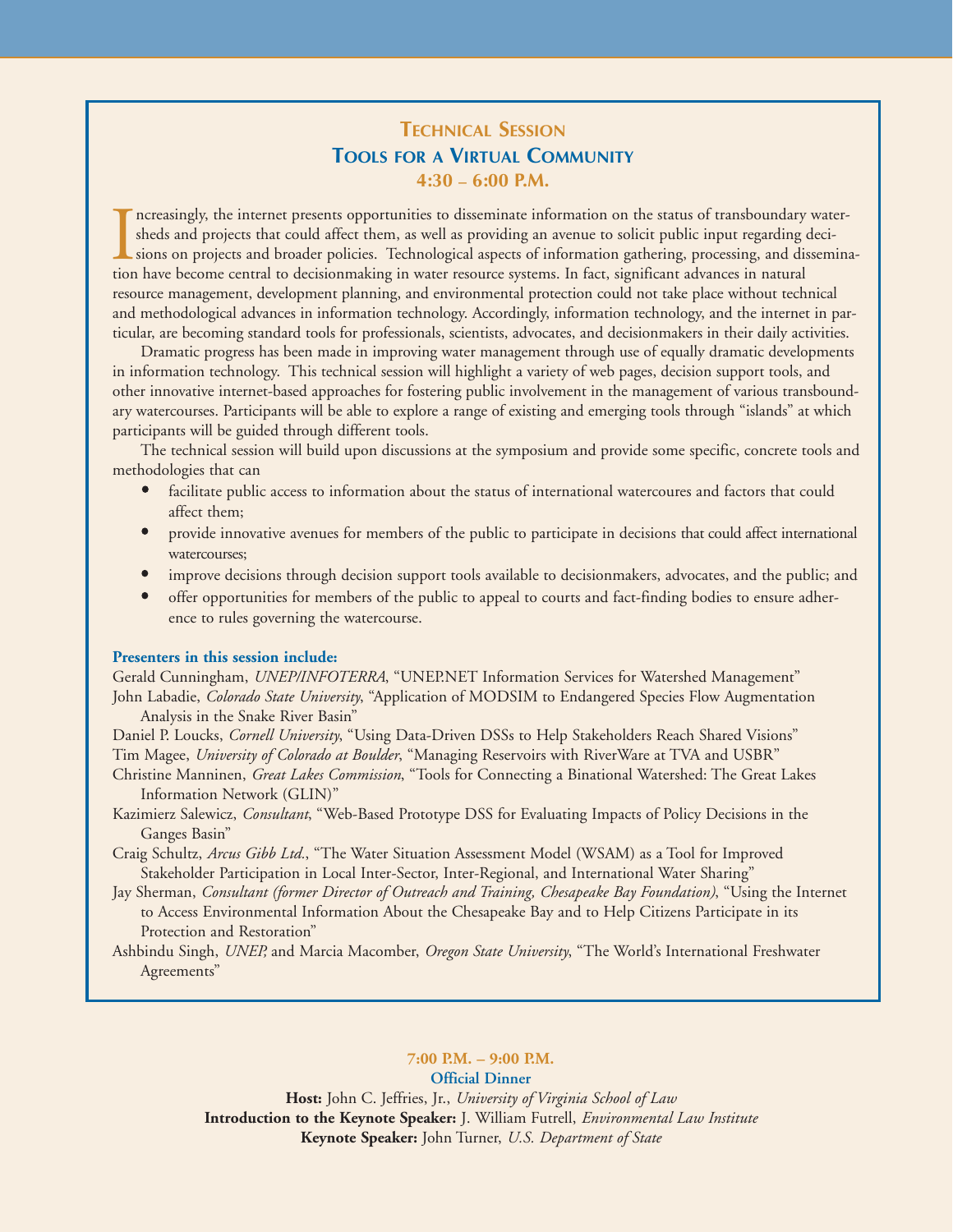# **SATURDAY, APRIL 19**

#### **8:30 A.M. – 10:15 A.M.**

#### **Public Involvement in International Watercourses**

This panel will examine experiences in promoting public involvement in international watercourses from the Americas, Europe, and Asia. Speakers will discuss tools and approaches that have advanced public access to information, participation, and accountability, as well as challenges faced.

**Moderator:** Timothy Kibaki, *Ministry of Water Resources, Kenya* **Presenters:** 

- Ruth Greenspan Bell, *Resources for the Future*, and Libor Jansky, *United Nations University*, "Public Participation in the Management of the Danube River–Necessary but Neglected*"*
- John Jackson, *Great Lakes United*, "Citizens Working Across National Borders: The Experience in the North American Great Lakes"
- Juan Miguel Picolotti, *Center for Human Rights and Environment*, "Access to Justice in Latin American Watercourses"
- Mary Kelly, *Environmental Defense*, "Opportunities in Transboundary Management of the Rio Grande"
- Prachoom Chomchai, *Chulalongkorn University*, "Public Participation in Watershed Management Theory and Practice: A Mekong River Basin Perspective"

**10:15 A.M. – 10:30 A.M. Break**

# **10:30 A.M. – 12:00 Noon**

**Public Involvement in Transboundary Watercourses in Africa**

International rivers and lakes cut across many nations in Africa. Joined by this network of watercourses, African nations and peoples are exploring ways to improve the management of these water sources that are essential to health, development, and environment. This panel will discuss experiences from around the continent and consider ways to further improve public involvement in African watercourses.

# **Moderator:** Charles Okidi, *University of Nairobi* **Presenters:**

Robyn Stein, *University of the Witwatersrand, Mandela Institute, School of Law*, "Sharing Water for Socio-Economic Improvement: Aspects of the SADC Regulatory Experience Supporting Public Participation"

John Ntambirweki, *Makerere University Faculty of Law*, "People-to-People Cooperation Across Borders: An Emerging Trend in the Lake Victoria Basin, or an Illusion?"

Adamou Namata, *Chairman of the Council of Ministers, Niger Basin Authority (NBA) and Lake Chad Basin Commission (LCBC), Niger*, "Public Participation in Shared Waters Management in West Africa: The Niger and Lake Chad Basins"

Peter Ashton, *CSIR*, "Public Involvement in Water Resource Management Within the Okavango River Basin"

Aly M. Shady, *Canadian International Development Agency*, "Public Participation in the Nile River Basin: Past Experience and Prospects for the Future"

# **12:00 Noon – 1:30 P.M.**

#### **Luncheon**

**Introduction to Keynote Speaker:** Roberta Savage, *America's Clean Water Foundation*

**Keynote Speaker:** Tayloe Murphy, *State of Virginia*

# **1:30 P.M. – 3:30 P.M.**

# **Experiences in Managing Sub-national Watersheds**

Many local watersheds in the United States and elsewhere have promoted public access to information and participation in innovative ways. This session will focus on experiences that may be relevant to international watersheds. It will consider the role of scientific information in effective public participation; the roles of federal, state, and local authorities, NGOs, and individuals; and forms of public participation and policymaking. **Moderator:** Tom Okurut, *East African Community*

**Presenters:**

Rebecca Hanmer, *Chesapeake Bay Program, U.S. Environmental Protection Agency*, "Chesapeake Bay Protection: Business in the Open"

Nancy Gitonga, *Director of Fisheries, Kenya,* "Improving Sustainable Management of Kenyan Fisheries Through Public Participation"

- John Volkman, *Stoel Rives*, "Learning in Ecosystems: The Columbia River Experience"
- Tomlinson Fort, *Sunoco, Inc.*, "The Delaware River Estuary–PCB TMDL Cooperative Stakeholder Process"
- Mary Orton, *The Mary Orton Company, LLC.*, "The Colorado River through The Grand Canyon: Applying Alternative Dispute Resolution Methods to Public Participation"

**3:30 P.M. – 4:00 P.M. Break**

# **4:00 P.M. – 5:00 P.M.**

# **Synthesis**

In this concluding session, panelists will revisit the questions set forth in the first session, in light of the practical experiences surveyed in the intervening sessions: Is public involvement a good idea? Under what circumstances? How do we address potential barriers?

**Moderator:** Carl Bruch, *Environmental Law Institute* **Panelists:**

Mrisho Wakaru Kivugo, *Ministry of Water Resources Management and Development, Tanzania* 

Joseph Dellapenna, *Villanova University School of Law/ Rapporteur, Water Resources Committee of the International Law Association*

Benedito Braga, *Brazilian National Water Agency (ANA)*